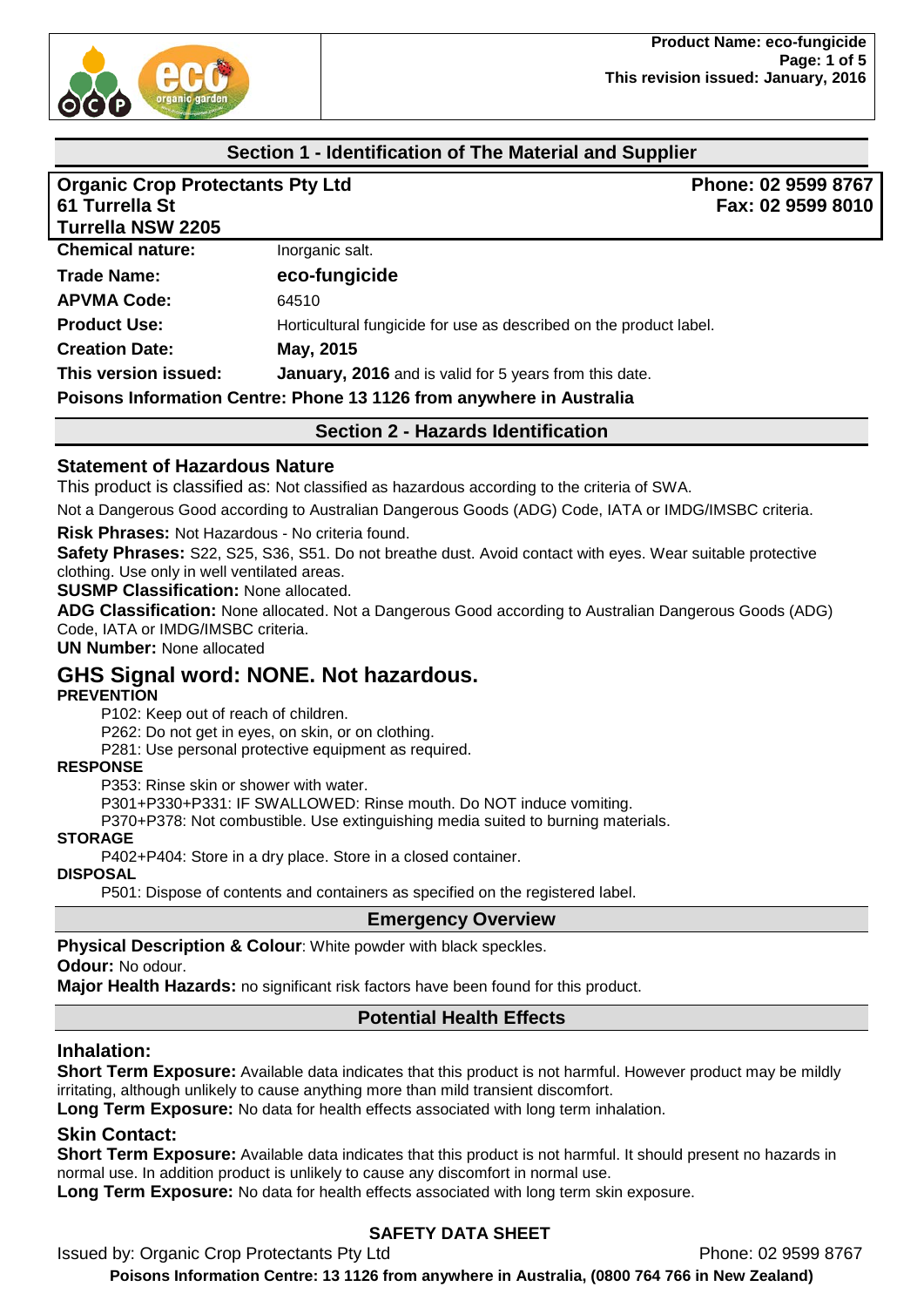

### **Eye Contact:**

**Short Term Exposure:** This product may be irritating to eyes, but is unlikely to cause anything more than mild transient discomfort.

**Long Term Exposure:** No data for health effects associated with long term eye exposure.

#### **Ingestion:**

**Short Term Exposure:** Significant oral exposure is considered to be unlikely. However, this product may be irritating to mucous membranes but is unlikely to cause anything more than transient discomfort. **Long Term Exposure:** No data for health effects associated with long term ingestion.

### **Carcinogen Status:**

**SWA:** No significant ingredient is classified as carcinogenic by SWA.

**NTP:** No significant ingredient is classified as carcinogenic by NTP.

**IARC:** No significant ingredient is classified as carcinogenic by IARC.

| <b>Section 3 - Composition/Information on Ingredients</b> |               |          |                                                    |         |
|-----------------------------------------------------------|---------------|----------|----------------------------------------------------|---------|
| Ingredients                                               | <b>CAS No</b> | Conc.%   | TWA (mg/m <sup>3</sup> ) STEL (mg/m <sup>3</sup> ) |         |
| Potassium hydrogen carbonate                              | 298-14-6      | 940g/kg  | not set                                            | not set |
| Other non hazardous ingredients                           | secret        | to $100$ | not set                                            | not set |

This is a commercial product whose exact ratio of components may vary slightly. Minor quantities of other non hazardous ingredients are also possible.

The SWA TWA exposure value is the average airborne concentration of a particular substance when calculated over a normal 8 hour working day for a 5 day working week. The STEL (Short Term Exposure Limit) is an exposure value that may be equalled (but should not be exceeded) for no longer than 15 minutes and should not be repeated more than 4 times per day. There should be at least 60 minutes between successive exposures at the STEL. The term "peak "is used when the TWA limit, because of the rapid action of the substance, should never be exceeded, even briefly.

## **Section 4 - First Aid Measures**

### **General Information:**

You should call The Poisons Information Centre if you feel that you may have been poisoned, burned or irritated by this product. The number is 13 1126 from anywhere in Australia (0800 764 766 in New Zealand) and is available at all times. Have this SDS with you when you call.

**Inhalation:** First aid is not generally required. If in doubt, contact a Poisons Information Centre or a doctor. **Skin Contact:** Gently brush away excess particles. Irritation is unlikely. However, if irritation does occur, flush with lukewarm, gently flowing water for 5 minutes or until chemical is removed.

**Eye Contact:** Quickly and gently brush particles from eyes. No effects expected. If irritation does occur, flush contaminated eye(s) with lukewarm, gently flowing water for 5 minutes or until the product is removed. Obtain medical advice if irritation becomes painful or lasts more than a few minutes. Take special care if exposed person is wearing contact lenses.

**Ingestion:** If product is swallowed or gets in mouth, do NOT induce vomiting; wash mouth with water and give some water to drink. If symptoms develop, or if in doubt contact a Poisons Information Centre or a doctor.

## **Section 5 - Fire Fighting Measures**

**Fire and Explosion Hazards**: There is no risk of an explosion from this product under normal circumstances if it is involved in a fire.

Fire decomposition products from this product are not expected to be hazardous or harmful.

**Extinguishing Media:** Not combustible. Use extinguishing media suited to burning materials.

**Fire Fighting:** If a significant quantity of this product is involved in a fire, call the fire brigade.

| Flash point:                     | Does not burn.                  |
|----------------------------------|---------------------------------|
| <b>Upper Flammability Limit:</b> | Does not burn.                  |
| <b>Lower Flammability Limit:</b> | Does not burn.                  |
| <b>Autoignition temperature:</b> | Not applicable - does not burn. |
| <b>Flammability Class:</b>       | Does not burn.                  |
|                                  |                                 |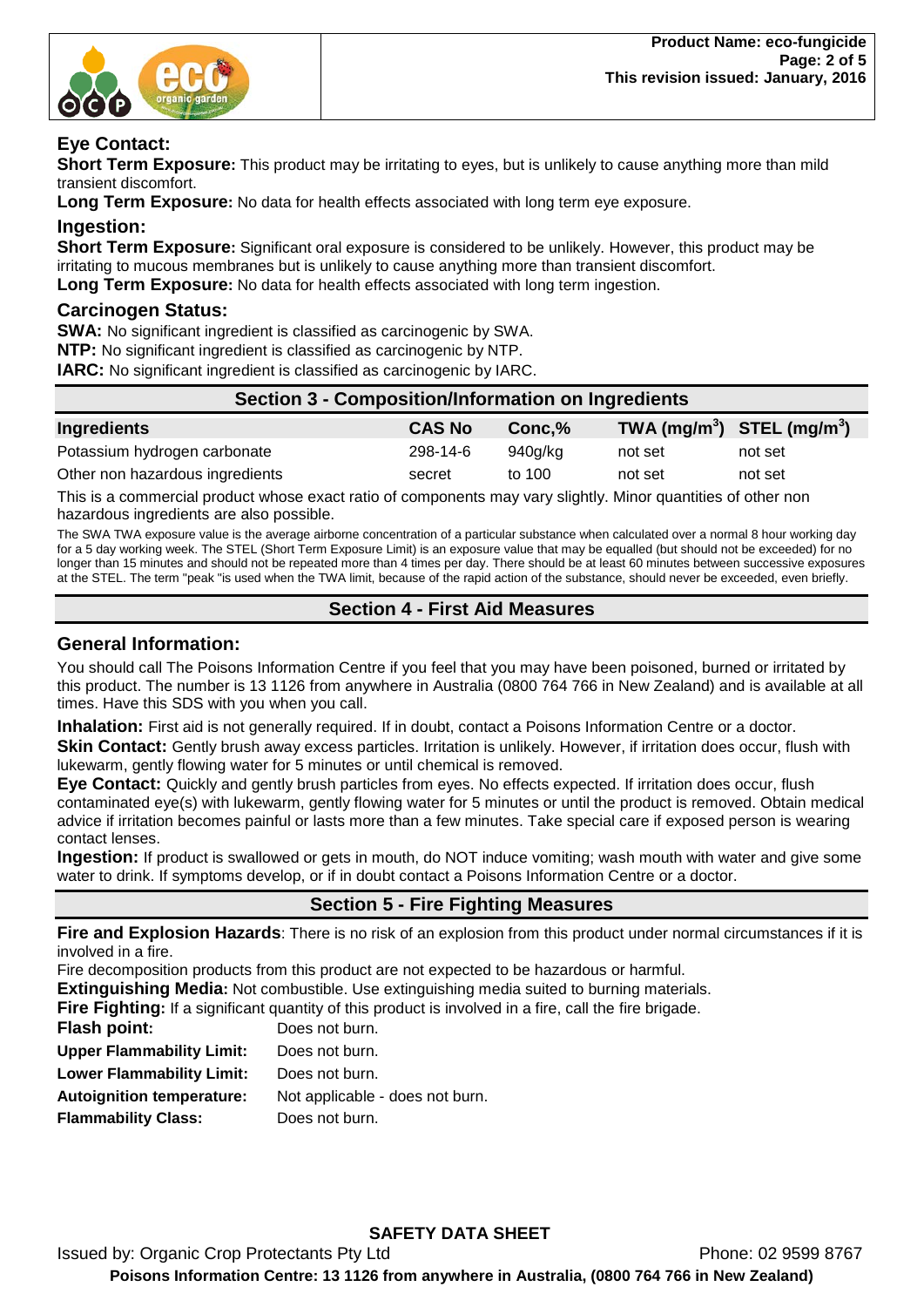

## **Section 6 - Accidental Release Measures**

**Accidental release:** Minor spills do not normally need any special cleanup measures. In the event of a major spill, prevent spillage from entering drains or water courses. As a minimum, wear overalls, goggles and gloves. Suitable materials for protective clothing include cotton, rubber. Eye/face protective equipment should comprise as a minimum, protective goggles. If there is a significant chance that dusts are likely to build up in cleanup area, we recommend that you use a suitable dust mask.

Stop leak if safe to do so, and contain spill. Sweep up and shovel or collect recoverable product into labelled containers for recycling or salvage, and dispose of promptly. Consider vacuuming if appropriate. Recycle containers wherever possible after careful cleaning. Refer to product label for specific instructions. After spills, wash area preventing runoff from entering drains. If a significant quantity of material enters drains, advise emergency services. Full details regarding disposal of used containers, spillage and unused material may be found on the label. If there is any conflict between this SDS and the label, instructions on the label prevail. Ensure legality of disposal by consulting regulations prior to disposal. Thoroughly launder protective clothing before storage or re-use. Advise laundry of nature of contamination when sending contaminated clothing to laundry.

## **Section 7 - Handling and Storage**

**Handling:** Keep exposure to this product to a minimum, and minimise the quantities kept in work areas. Check Section 8 of this SDS for details of personal protective measures, and make sure that those measures are followed. The measures detailed below under "Storage" should be followed during handling in order to minimise risks to persons using the product in the workplace. Also, avoid contact or contamination of product with incompatible materials listed in Section 10.

**Storage:** Make sure that containers of this product are kept tightly closed. Keep containers dry and away from water. Make sure that the product does not come into contact with substances listed under "Incompatibilities" in Section 10. Check packaging - there may be further storage instructions on the label.

## **Section 8 - Exposure Controls and Personal Protection**

The following Australian Standards will provide general advice regarding safety clothing and equipment:

Respiratory equipment: **AS/NZS 1715**, Protective Gloves: **AS 2161**, Occupational Protective Clothing: AS/NZS 4501 set 2008, Industrial Eye Protection: **AS1336** and **AS/NZS 1337**, Occupational Protective Footwear: **AS/NZS2210**.

#### **SWA Exposure Limits TWA (mg/m<sup>3</sup>**

**) STEL (mg/m<sup>3</sup> )**

Exposure limits have not been established by SWA for any of the significant ingredients in this product.

No special equipment is usually needed when occasionally handling small quantities. The following instructions are for bulk handling or where regular exposure in an occupational setting occurs without proper containment systems. **Ventilation:** No special ventilation requirements are normally necessary for this product. However make sure that the work environment remains clean and that dusts are minimised.

**Eye Protection:** Eye protection such as protective glasses or goggles is recommended when this product is being used.

**Skin Protection:** The information at hand indicates that this product is not harmful and that normally no special skin protection is necessary. However, we suggest that you routinely avoid contact with all chemical products and that you wear suitable gloves (preferably elbow-length) when skin contact is likely.

**Protective Material Types:** We suggest that protective clothing be made from the following materials: cotton, rubber.

**Respirator:** If there is a significant chance that dusts are likely to build up in the area where this product is being used, we recommend that you use a suitable dust mask.

Safety deluge showers should, if practical, be provided near to where this product is being handled commercially.

## **Section 9 - Physical and Chemical Properties:**

| <b>Physical Description &amp; colour:</b> | White powder with black speckles.              |
|-------------------------------------------|------------------------------------------------|
| Odour:                                    | No odour.                                      |
| <b>Boiling Point:</b>                     | Not applicable.                                |
| <b>Freezing/Melting Point:</b>            | Decomposes about 127°C                         |
| <b>Volatiles:</b>                         | No specific data. Expected to be low at 100°C. |
| <b>Vapour Pressure:</b>                   | Negligible at normal ambient temperatures.     |
| <b>Vapour Density:</b>                    | Not applicable.                                |
| <b>Specific Gravity:</b>                  | No data. Bulk density 0.76-0.86                |
| <b>Water Solubility:</b>                  | Soluble.                                       |

## **SAFETY DATA SHEET**

Issued by: Organic Crop Protectants Pty Ltd **Phone: 02 9599 8767** 

**Poisons Information Centre: 13 1126 from anywhere in Australia, (0800 764 766 in New Zealand)**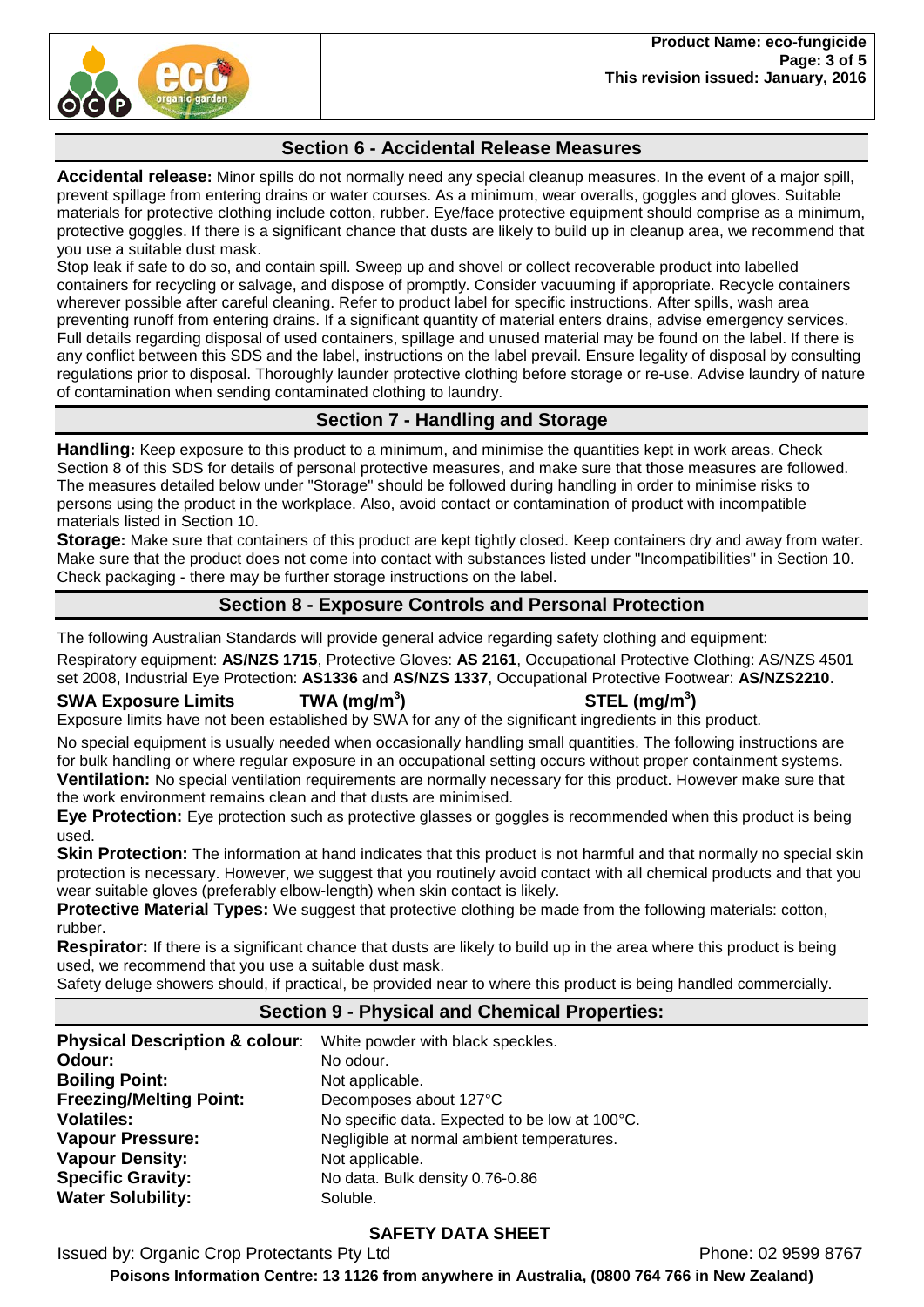

**Evaporation Rate:** 

**pH:** 8.0-8.5 Negligible at normal ambient temperatures. **Odour Threshold:** No data.<br> **Evaporation Rate:** Not applicable. **Coeff Oil/water Distribution**: No data<br>**Viscosity:** Not app **Viscosity:** Not applicable.<br> **Autoignition temp:** Not applicable Not applicable Not applicable - does not burn.

## **Section 10 - Stability and Reactivity**

**Reactivity:** This product is unlikely to react or decompose under normal storage conditions. However, if you have any doubts, contact the supplier for advice on shelf life properties.

**Conditions to Avoid:** Keep containers tightly closed. Containers should be kept dry.

**Incompatibilities:** water, acids.

**Fire Decomposition:** Combustion forms carbon dioxide, usually without carbon monoxide and smoke. Potassium compounds.

**Polymerisation:** This product will not undergo polymerisation reactions.

## **Section 11 - Toxicological Information**

**Local Effects:** 

**Target Organs:** There is no data to hand indicating any particular target organs.

### **Classification of Hazardous Ingredients**

### Ingredient **Risk Phrases**

No ingredient mentioned in the HSIS Database is present in this product at hazardous concentrations.

## **Section 12 - Ecological Information**

This product is unlikely to adversely effect the environment. Salts, acids and bases are typically diluted and neutralised when released to the environment in small quantities.

## **Section 13 - Disposal Considerations**

**Disposal:** Shake bag contents into spray tank until the bag is empty. DO NOT dispose of undiluted chemicals on site. Puncture or shred and deliver empty packaging for appropriate disposal to an approved waste management facility. If an approved waste management facility is not available bury the empty packaging 500 mm below the surface in a disposal pit specifically marked and set up for this purpose clear of waterways, desirable vegetation and tree roots, in compliance with relevant Local, State or Territory government regulations. DO NOT burn empty bags or product.

## **Section 14 - Transport Information**

**UN Number:** This product is not classified as a Dangerous Good by ADG, IATA or IMDG/IMSBC criteria. No special transport conditions are necessary unless required by other regulations.

## **Section 15 - Regulatory Information**

**AICS:** All of the significant ingredients in this formulation are compliant with NICNAS regulations.

## **Section 16 - Other Information**

#### **This SDS contains only safety-related information. For other data see product literature.**

#### **Acronyms:**

| <b>ADG Code</b>     | Australian Code for the Transport of Dangerous Goods by Road and Rail $(7th$ edition)                                  |
|---------------------|------------------------------------------------------------------------------------------------------------------------|
| <b>AICS</b>         | Australian Inventory of Chemical Substances                                                                            |
| <b>SWA</b>          | Safe Work Australia, formerly ASCC and NOHSC                                                                           |
| <b>CAS number</b>   | <b>Chemical Abstracts Service Registry Number</b>                                                                      |
| <b>Hazchem Code</b> | Emergency action code of numbers and letters that provide information to emergency<br>services especially firefighters |
| <b>IARC</b>         | International Agency for Research on Cancer                                                                            |

## **SAFETY DATA SHEET**

Issued by: Organic Crop Protectants Pty Ltd **Phone: 02 9599 8767** 

**Poisons Information Centre: 13 1126 from anywhere in Australia, (0800 764 766 in New Zealand)**